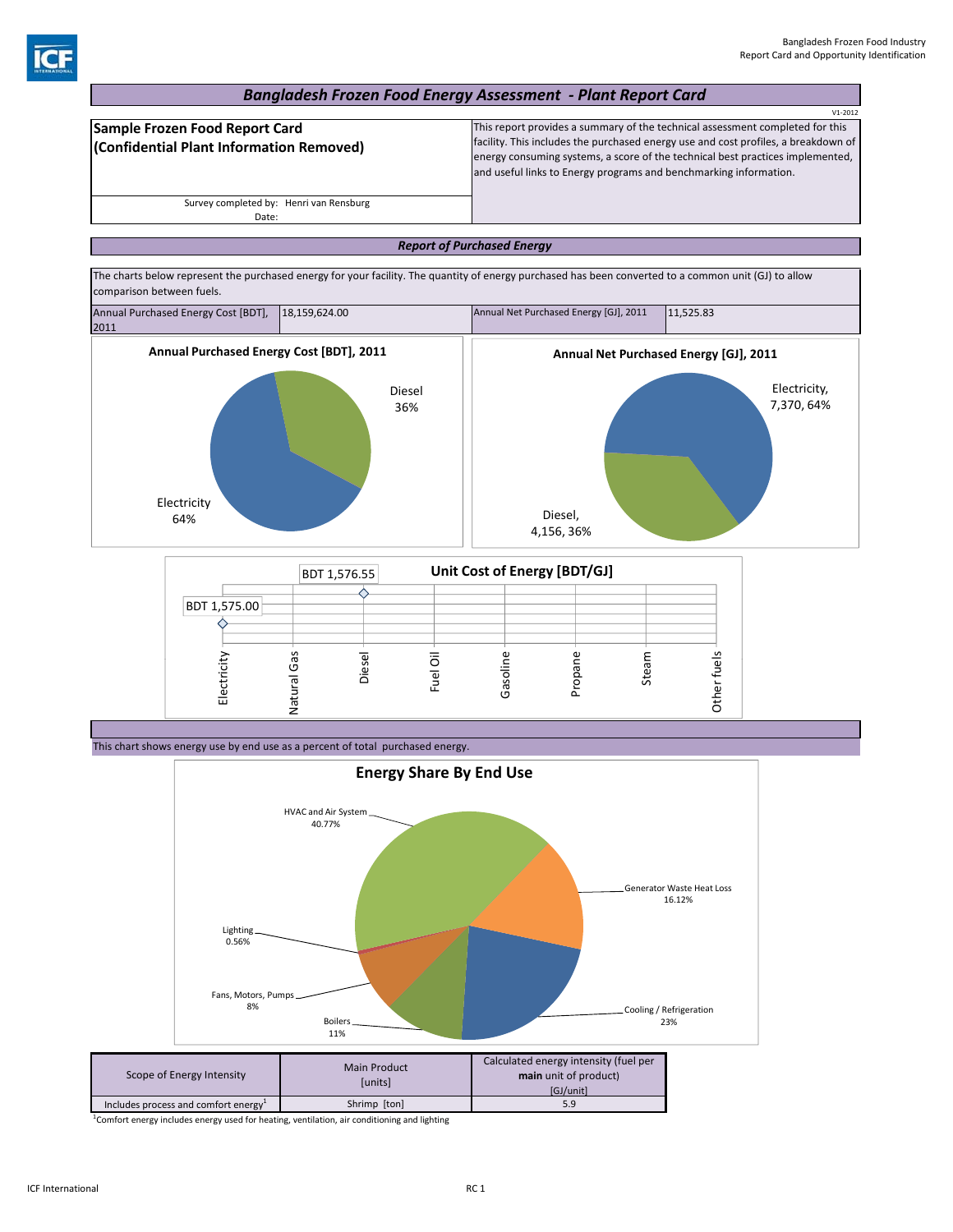



• Industrial Technologies Program (US): www1.eere.energy.gov/industry/bestpractices/

• Sustainable Energy Authority of Ireland (IRL): www.seai.ie/Your\_Business/Large\_Energy\_Users/Resources/

• Swedish Energy Agency (SWE): www.energimyndigheten.se/en/Energy‐efficiency/Companies‐and‐businesses/Programme‐for‐improving‐energy‐efficiency‐in‐ energy‐intensive‐industries‐PFE/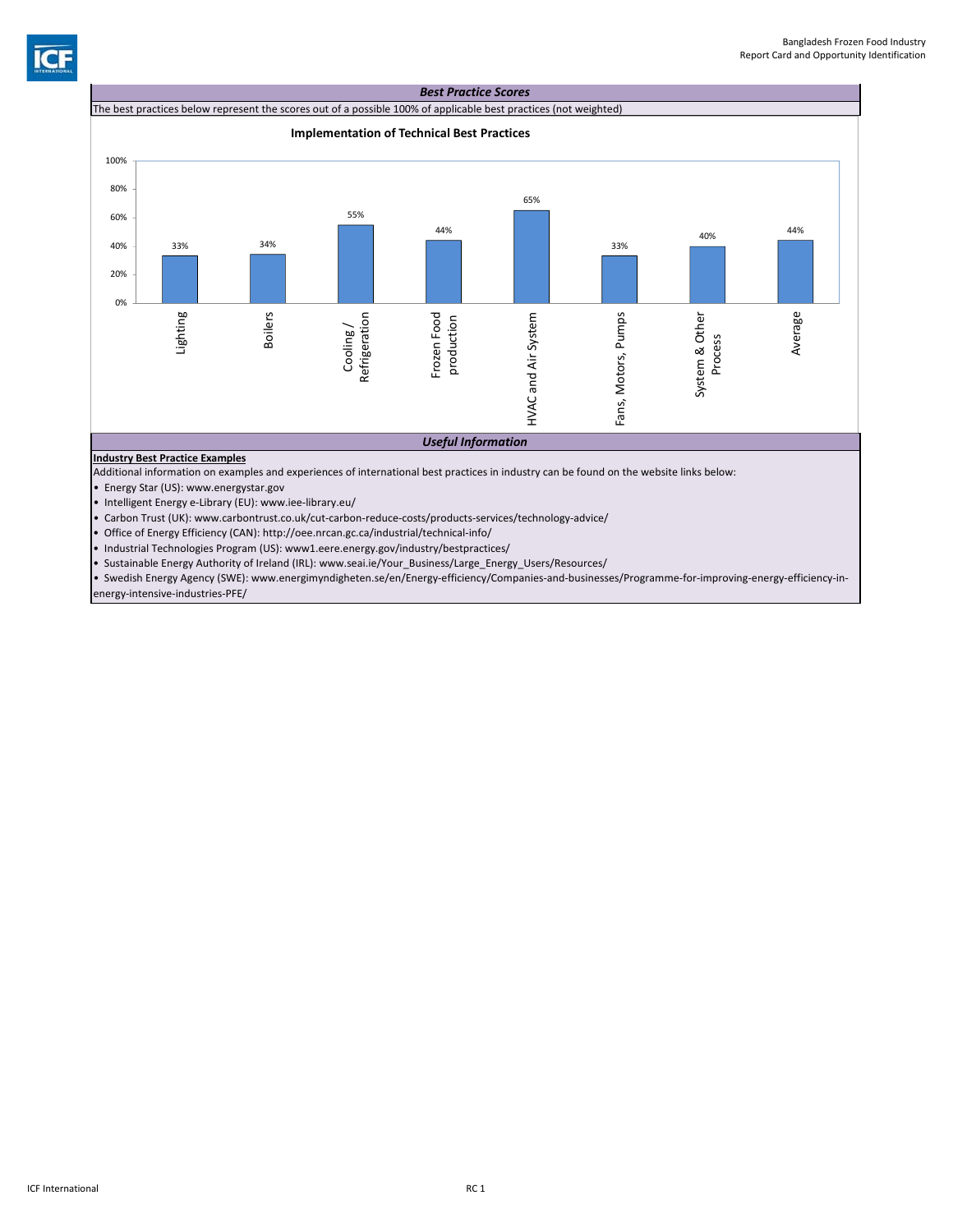## *Bangladesh Industrial Energy Assessment and Management Study ‐ Opportunities Identification* **Technical Energy Management Opportunities** The following table prioritizes energy savings opportunities<sup>5</sup> (high, medium and low energy savings potential in each area) in your facility, in terms of your current energy use and implementation of best practices. The opportunities listed include their approximate annual savings for each end use. The largest area of opportunity for energy savings in this facility is: *Frozen Food Production* **Press here to sort opportunities Warning: any data entered in column B of this tab will be erased**

| <b>Frozen Food Production</b>                                                                                                                      | Maximum<br>potential Savings        | <b>Energy</b><br>Savings <sup>'</sup> | GHG <sup>6</sup> | <b>Maximum</b><br><b>Potential Energy</b><br>Cost Savings              | Measure Lib Tab No. | Relative<br><b>Implementation</b><br><b>Difficulty</b> | Relative<br><b>Implementation</b><br>Cost |
|----------------------------------------------------------------------------------------------------------------------------------------------------|-------------------------------------|---------------------------------------|------------------|------------------------------------------------------------------------|---------------------|--------------------------------------------------------|-------------------------------------------|
| <b>High Priority End-use</b>                                                                                                                       | [%]                                 | [GJ]                                  | [ton]            | [BDT]                                                                  |                     |                                                        |                                           |
| Reduce warmer air and moisture infiltration through seal could save around 1%.                                                                     | 1.00%                               | 41                                    | 15               | 115,351                                                                | $F-16$              | Low                                                    | Low                                       |
| Energy Efficiency Operating Procedures: Savings of up to 0 - 5% of compressor electrical<br>energy usage.                                          | 5.00%                               | 205                                   | 77               | 576,753                                                                | $F-1$               | Low                                                    | Low                                       |
| VFD on evaporator fan can reduce cooling energy consumption between 0% and 5%,<br>depending on its time on part load.                              | 5.00%                               | 73                                    | 28               | 206,624                                                                | $F-15$              | Low                                                    | Medium                                    |
| nstallation of a refrigeration heat recovery system to preheat boiler make up water:<br>Savings of up to 1-5% of electrical energy usage.          | 5.00%                               | 36                                    | 5                | 102,508                                                                | $F-9$               | Medium                                                 | Medium                                    |
| Optimized cooling towers: Savings of up to 5-10% of compressor electrical energy usage.                                                            | 10.00%                              | 409                                   | 154              | 1,153,507                                                              | $F-11$              | Medium                                                 | Medium                                    |
| VFD on condenser fan can improve heat rejection, reducing energy requirement for<br>cooling by 0% to 5%, depending on its time on part load.       | 5.00%                               | 73                                    | 28               | 206,624                                                                | $F-13$              | Medium                                                 | Medium                                    |
| Floating suction pressure control can save between 2% to 10% of the energy required by<br>the refrigeration compressor.                            | 10.00%                              | 147                                   | 55               | 413,247                                                                | $F-14$              | Medium                                                 | Medium                                    |
| Solar water pump for raw water: Savings of up to 1% of ice production electrical energy<br>usage.                                                  | 1.00%                               | $\mathbf{1}$                          | 0                | 2,335                                                                  | $F - 7$             | Medium                                                 | High                                      |
| High efficiency back up generators: Savings of up to 5% of diesel energy usage.                                                                    | 5.00%                               | 318                                   | 42               | 897,309                                                                | $F-22$              | Medium                                                 | High                                      |
| An efficient compressor design can save between 5% to 15% of cooling energy savings.                                                               | 15.00%                              | 220                                   | 83               | 619,871                                                                | $F-19$              | High                                                   | High                                      |
| <b>System Practice - Electricity</b>                                                                                                               | <b>Maximum</b><br>potential Savings | <b>Energy</b><br>Savings <sup>7</sup> | GHG <sup>6</sup> | <b>Maximum</b><br><b>Potential Energy</b><br><b>Cost Savinas</b>       |                     |                                                        |                                           |
| <b>High Priority End-use</b>                                                                                                                       | [%]                                 | [GJ]                                  | [ton]            | [BDT]                                                                  |                     |                                                        |                                           |
| Electricity demand management control system: cost savings only (no energy savings)                                                                |                                     | $\mathbf 0$                           | $\mathbf 0$      | 0                                                                      | 119                 | Medium                                                 | Low                                       |
| Sub-metering and interval metering: save up to 5% for all fuel sources                                                                             | 5.0%                                | 221                                   | 78               | 580,381                                                                | $\mathbf{1}$        | Medium                                                 | Medium                                    |
| IE dry-type transformers: save 1% in electrical energy use                                                                                         | 1.0%                                | 44                                    | 16               | 116,076                                                                | $\overline{3}$      | High                                                   | High                                      |
| ntegrated control system: save up to 8% for all fuel sources.                                                                                      | 8.0%                                | 354                                   | 124              | 928,610                                                                | $\overline{2}$      | High                                                   | High                                      |
| <b>HVAC and Air System</b>                                                                                                                         | <b>Maximum</b><br>potential Savings | <b>Energy</b><br>Savings <sup>7</sup> | GHG <sup>6</sup> | <b>Maximum</b><br><b>Potential Energy</b><br>Cost Savinas <sup>7</sup> |                     |                                                        |                                           |
| <b>High Priority End-use</b>                                                                                                                       | [%]                                 | [GJ]                                  | [ton]            | [BDT]                                                                  |                     |                                                        |                                           |
| High/premium efficiency motors for fans: motor energy savings of 2%                                                                                | 2.0%                                | 33                                    | 20               | 148,052                                                                | 73                  | Low                                                    | Medium                                    |
| Premium efficiency ventilation control with VSD: save 30% in fan energy use                                                                        | 30.0%                               | 490                                   | 297              | 2,220,780                                                              | 128                 | Medium                                                 | Medium                                    |
| High efficiency non-packaged HVAC: savings of 25% of indirect heating energy use                                                                   | 25.0%                               | 408                                   | 247              | 1,850,650                                                              | 98                  | Medium                                                 | Medium                                    |
| <b>Boilers</b>                                                                                                                                     | <b>Maximum</b><br>potential Savings | <b>Energy</b><br>Savings <sup>7</sup> | GHG <sup>6</sup> | <b>Maximum</b><br><b>Potential Energy</b><br>Cost Savinas <sup>7</sup> |                     |                                                        |                                           |
| <b>High Priority End-use</b>                                                                                                                       | [%]                                 | [GJ]                                  | [ton]            | [BDT]                                                                  |                     |                                                        |                                           |
| Automated Blowdown control: savings of 1% of boiler use                                                                                            | 1.0%                                | 9                                     | 1                | 20,502                                                                 | 15                  | Medium                                                 | Medium                                    |
| Economizer: savings of 4% of boiler energy use                                                                                                     | 4.0%                                | 34                                    | $\overline{4}$   | 82,007                                                                 | 11                  | Medium                                                 | Medium                                    |
| Flue gas monitoring: savings of 2 to 15% of boiler energy use<br>Process heat recovery to preheat makeup water: savings of 6% of boiler energy use | 15.0%<br>6.0%                       | 128<br>51                             | 14<br>6          | 307,525<br>123,010                                                     | 124<br>12           | Medium<br>Medium                                       | Medium<br>Medium                          |
|                                                                                                                                                    | 5.0%                                | 43                                    | 5                | 102,508                                                                | 10                  | Medium                                                 | Medium                                    |
| High Efficiency Burner: savings of 5% of boiler energy use<br>Boiler combustion air preheat: savings of 5% of boiler energy use                    | 5.0%                                | 43                                    | 5                | 102,508                                                                | 13                  | Medium                                                 | Medium                                    |
| Blowdown heat recovery: savings of 2% of boiler energy use                                                                                         | 2.0%                                | 17                                    | $\overline{2}$   | 41,003                                                                 | 14                  | Medium                                                 | Medium                                    |
| Advanced boiler controls: savings of 3% of boiler energy use                                                                                       | 3.0%                                | 26                                    | 3                | 61,505                                                                 | 9                   | Medium                                                 | Medium                                    |
| Condensate return: savings of 2% of steam-generator energy use                                                                                     | 2.0%                                | 17                                    | $\overline{2}$   | 41,003                                                                 | 16                  | Medium                                                 | Medium                                    |
| Load Management Assessment: savings of up to 50% of boiler energy use                                                                              | 50.0%                               | 427                                   | 48               | 1,025,085                                                              | $\overline{7}$      | Medium                                                 | High                                      |
| Efficient boiler system: savings of 5 to 10% of boiler energy consumption                                                                          | 10.0%                               | 85                                    | $10\,$           | 205,017                                                                | 117                 | Medium                                                 | High                                      |
| Boiler load management: savings of up to 50% of boiler energy use                                                                                  | 50.0%                               | 427                                   | 48               | 1,025,085                                                              | 8                   | Medium                                                 | High                                      |
| Cooling / Refrigeration                                                                                                                            | Maximum<br>potential Savings        | <b>Energy</b><br>Savings <sup>7</sup> | GHG <sup>6</sup> | <b>Maximum</b><br><b>Potential Energy</b><br>Cost Savinas <sup>7</sup> |                     |                                                        |                                           |
| <b>Medium Priority End-use</b>                                                                                                                     | [%]                                 | [GJ]                                  | [ton]            | [BDT]                                                                  |                     |                                                        |                                           |
| Improve insulation of refrigeration system: savings of 5% of chiller energy use                                                                    | 5.0%                                | 59                                    | 28               | 206,624                                                                | 67                  | Low                                                    | Low                                       |
| High efficiency chiller: savings of 19% of chiller energy use                                                                                      | 19.0%                               | 224                                   | 105              | 785,169                                                                | 56                  | Medium                                                 | Medium                                    |
| Smart defrost controls: savings of 10% of chiller energy use                                                                                       | 10.0%                               | 118                                   | 55               | 413,247                                                                | 60                  | Medium                                                 | Medium                                    |
| Floating head pressure controls: savings of 3% -10% of chiller energy use                                                                          | 10.0%                               | $\mathsf 0$                           | 55               | 413,247                                                                | 58                  | Medium                                                 | Medium                                    |
| Optimized distribution system: savings of 3% of chiller energy use                                                                                 | 3.0%                                | 35                                    | 17               | 123,974                                                                | 57                  | High                                                   | Medium                                    |